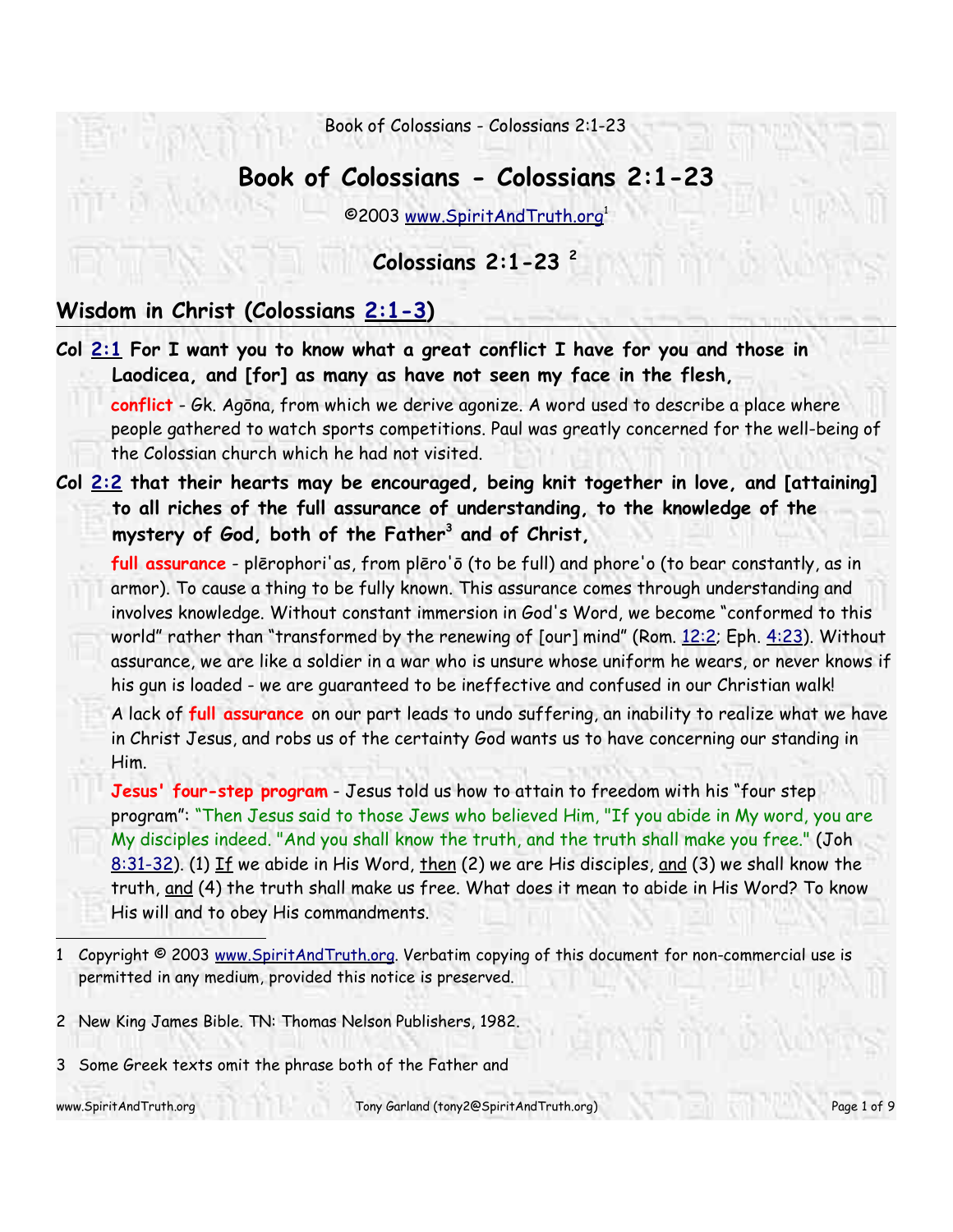**Both of the Father and of Christ** - some Greek texts (NU) omit both of the Father and . But in that case, the Greek text does not contain and but may be translated the mystery of God, **even** Christ,<sup>4</sup> or the mystery of God, **that is** Christ. 5

#### **Col 2:3 in whom are hidden all the treasures of wisdom and knowledge.**

**In whom** - notice the parity between the Father and Christ. All treasures are hidden in them (not the Father alone). This is yet another statement of the deity of Christ.

**All the treasures** - all the true treasures of wisdom and knowledge are found in the Father and Son. Paul is setting the stage for an upcoming contrast between popular counterfeits to true wisdom and knowledge: (1) philosophies of man (Col.  $2:8$ ); (2) legalism (Col.  $2:14-16$ , 20); (3) worship of angels and mysteries (Col.  $2:18$ ); (4) self-imposed religious ritual (Col.  $2:23$ ).

**simplicity** - Men continue to cast away the simplicity to be found in Christ in favor of burdensome alternatives which feed the flesh in that they involve a contribution on the part of the practitioner toward the attainment of God, thus rewarding our vain pride. The primary reason for rejecting the simplicity of the way of salvation by Christ is the first sin

**pride, acronym**: P.R.I.D.E. = Please Remember I Deserve Exaltation. 6

**pride obscures God:** "As long as you are proud you cannot know God. A proud man is always looking down on things and people: and, of course, as long as you are looking down, you cannot see something that is above you  $[God]$ ."<sup>7</sup>

**Spurgeon on pride** - "See Nebuchadnezzar, the mighty builder of Babylon, creeping on the earth, devouring grass like oxen, until his nails had grown like bird's claws, and his hair like eagles' feathers (Da 4:33). P**ride made the boaster a beast, as once before it made an angel a devil.** God hates high looks, and never fails to bring them down. All the arrows of God are aimed at proud hearts."<sup>8</sup>

### 4 NET Bible

#### 5 NASB

- 6 Lacy Couch/CO-101 Introduction to Biblical Counseling, Tyndale Theological Seminary <http://www.tyndale. edu>
- 7 C.S. Lewis, Mere Christianity, 108-11 cited by Normal Geisler and Peter Bocchino, Unshakable Foundations (Minneapolis, MN: Bethany House Publishers, 2001). , p. 337.
- 8 C. H. Spurgeon, Morning and Evening, March 6, evening.

www.SpiritAndTruth.org Tony Garland (tony2@SpiritAndTruth.org) Page 2 of 9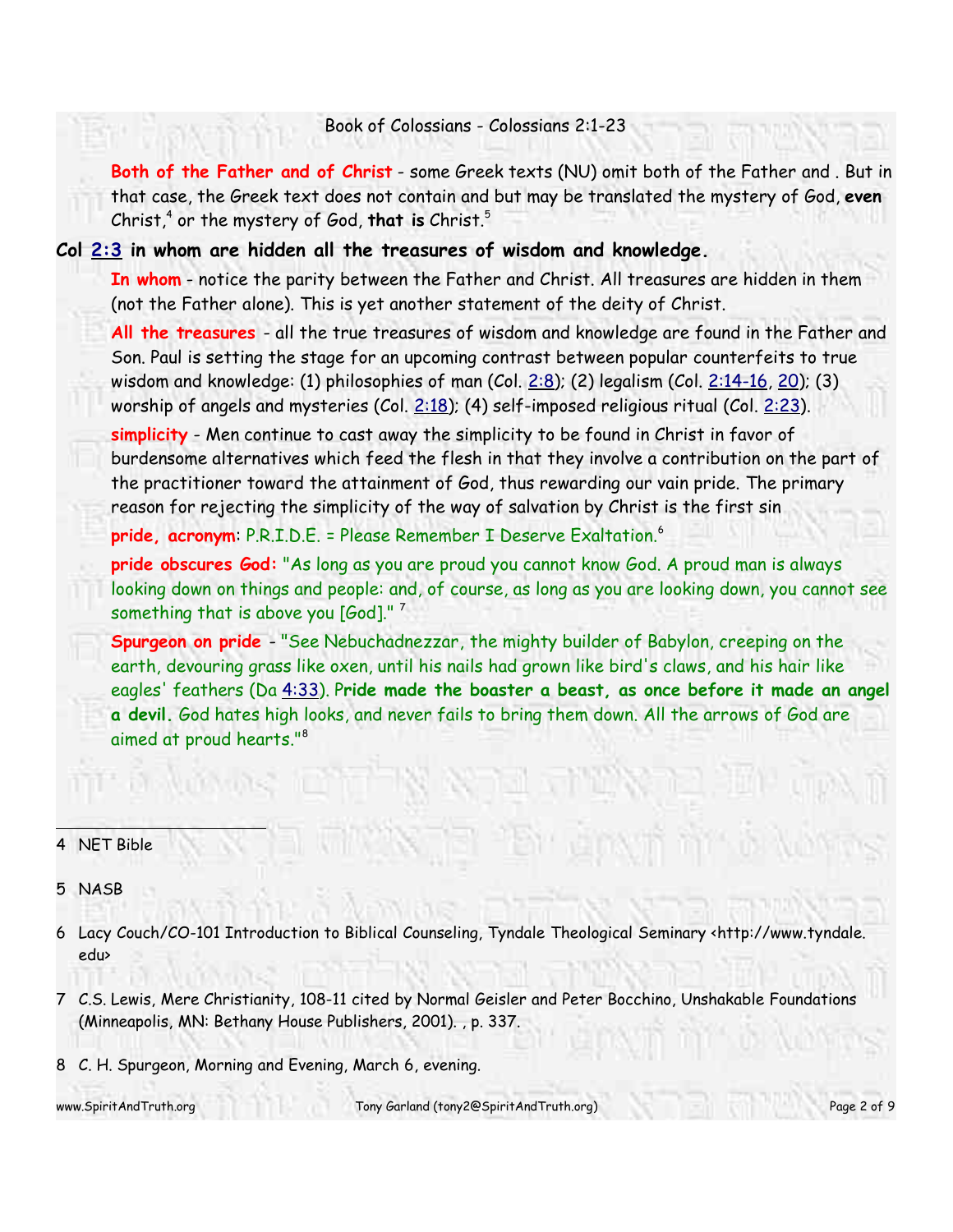## **Not Philosophy but Christ (Colossians 2:4-10)**

**Col 2:4 Now this I say lest anyone should deceive you with persuasive words.**

**Deceive** - the best deceivers are themselves deceived: But evil men and impostors will grow worse and worse, deceiving and being deceived. (2Ti 3:13).

lack of love for the truth - Those who are deceived lack love for the truth and so reject it. Having rejected the truth (e.g., creation) deception fills the void (e.g., evolution). These people are in the class that are eventually 'given over' to their own thinking (Rom. 1:18-25, 28) leaving an open door for deception (2Th. 2:9-12).

**Col 2:5 For though I am absent in the flesh, yet I am with you in spirit, rejoicing to see your [good] order and the steadfastness of your faith in Christ.**

**Col 2:6 As you have therefore received Christ Jesus the Lord, so walk in Him,**

**Col 2:7 rooted and built up in Him and established in the faith, as you have been taught, abounding in it with thanksgiving.**

**As you... received... as you have been taught** - Our primary problem is our ignorance and disdain for God's Word (2Ti. 3:13-17). If we "do what we believe" as some have noted, then many Christians believe God's Word is neither reliable nor sufficient. Even when we begin in simplicity, how often we discard it for something elaborate and not of Christ (Gal. 3:1-3; Rev. 2:4)?

**walk** - The OT/Judaism concept of Halakah, to go, walk. An ongoing action which characterizes our lives.

**Built up** - ep[i]-oiko-domeo (upon - house - building/residence). Related to oikodome (edify). We are "body builders" building both our own spiritual body (Jude 20-21) and that of other believers (Rom.  $14:19$ ; 1Th.  $5:11$ ). Our "gym" and "spinach" is the Word of God.

## **Col 2:8 Beware lest anyone cheat you through philosophy and empty deceit, according to the tradition of men, according to the basic principles of the world, and not according to Christ.**

**Philosophy** - from phileō + sophia, love of wisdom. Love of wisdom on its own is not sufficient. The kind of wisdom pursued is key. Most pursue the wisdom of the world which does not lead to God (1Co 1:21-24).

**Luther says,** "I believe I owe this duty to the Lord, of crying out against philosophy and turning men to Holy Scripture. For perhaps were anyone else to do it ... he would be afraid, or would not be believed. But I who have already wasted many years on such things, and have encountered and hear of many like myself, see that it is a vain pursuit, doomed to perdition.... It is high time now to be carried away from other studies and to learn Christ and him crucified." 9

9 W.A., LVI, 371, 17 and 26 cited by Bernard M. G. Reardon, Religious Thought in the Reformation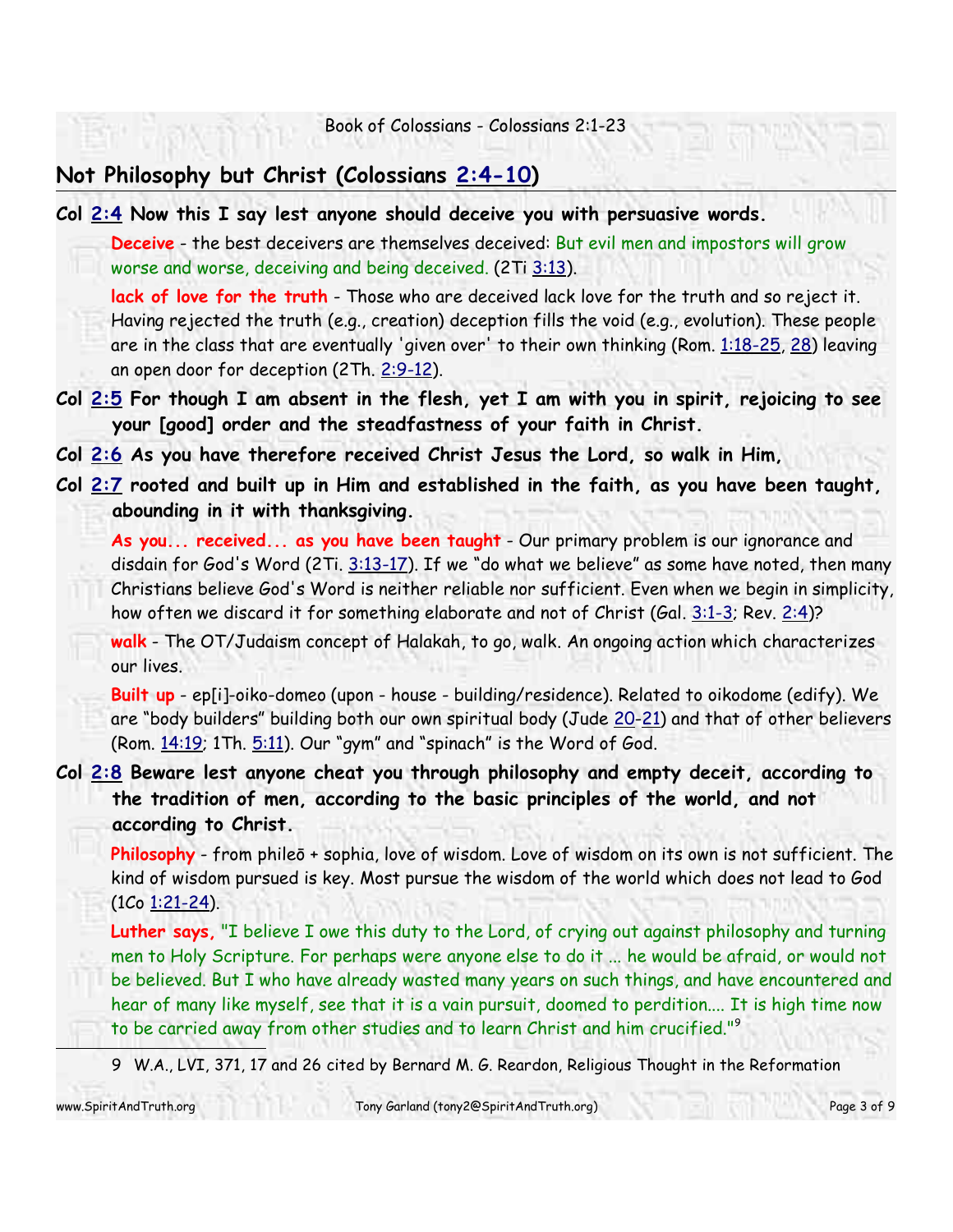**Empty deceit** - Deceit because the truth is not in it. Empty because it fails to deliver either in understanding or release from bondage. These are the key characteristics of the work of Satan: first deceit, then followed by failure to deliver on the promise (Gen. 3:5). Like a Pepsi-cola on a hot summer day, empty deceit tastes sweet initially, but fails to satisfy in the end.

Examples of empty deceit: **Christian psychology** - clothing secular, godless theories of psychology in "Christian-speak." **The Goodness of Man** - the idea that man is inherently good and is "ascending" toward something better. **Self esteem** - that my dysfunction is rooted in a lack of pride for myself. **Evolution** - that random events can create evidence of intelligence.

according to... the world, and not... Christ - All of these concepts are opposed to the teaching of scripture because they are according to the world. They are the world's thinking, even if too often they are packaged in a thin Christian wrapper.

#### **Col 2:9 For in Him dwells all the fullness of the Godhead bodily;**

**all the fullness** - See the previous sessions where we discussed the deity of Christ in great detail.

### **Col 2:10 and you are complete in Him, who is the head of all principality and power.**

**Complete** - The Greek reads literally: And you are in Him completed ones. The phrase completed ones is a perfect, passive, participle. Perfect - completed action in time past with results extending to the present.<sup>10</sup> Passive - to be made full or complete (by an external agent).

**In Him** - not in our knowledge, not in our wisdom, not in our works, not in our service. We are complete in Him and the work which He accomplished on our behalf. This is why Christianity is for "children" (Ps. 8:2). At that time Jesus answered and said, "I thank You, Father, Lord of heaven and earth, that You have hidden these things from [the] wise and prudent and have revealed them to babes. (Mt 11:25). Simplicity! Simplicity! Simplicity!!!! Don't lose sight of how you were saved (Gal. 3:1-3)!

**principality and power** - often refers to ranks of angels. See previous sessions where we discussed this.

(London, England: Longman Group Ltd., 1995, 1981), p. 62.

10 ' The perfect is used less frequently... when it is used, there is usually a deliberate choice on the part of the writer. The force of the perfect tense is that it describes an event that, completed in the past (we are speaking of the perfect indicative here), has results existing in the present time (i.e., in relation to the time of the speaker). ... the perfect tense is used for 'indicating not the past action as such but the present state of affairs resulting from the past action.' Daniel B. Wallace, Greek Grammar Beyond The Basics (Grand Rapids, MI: Zondervan Publishing House, 1996), pp. 572-574.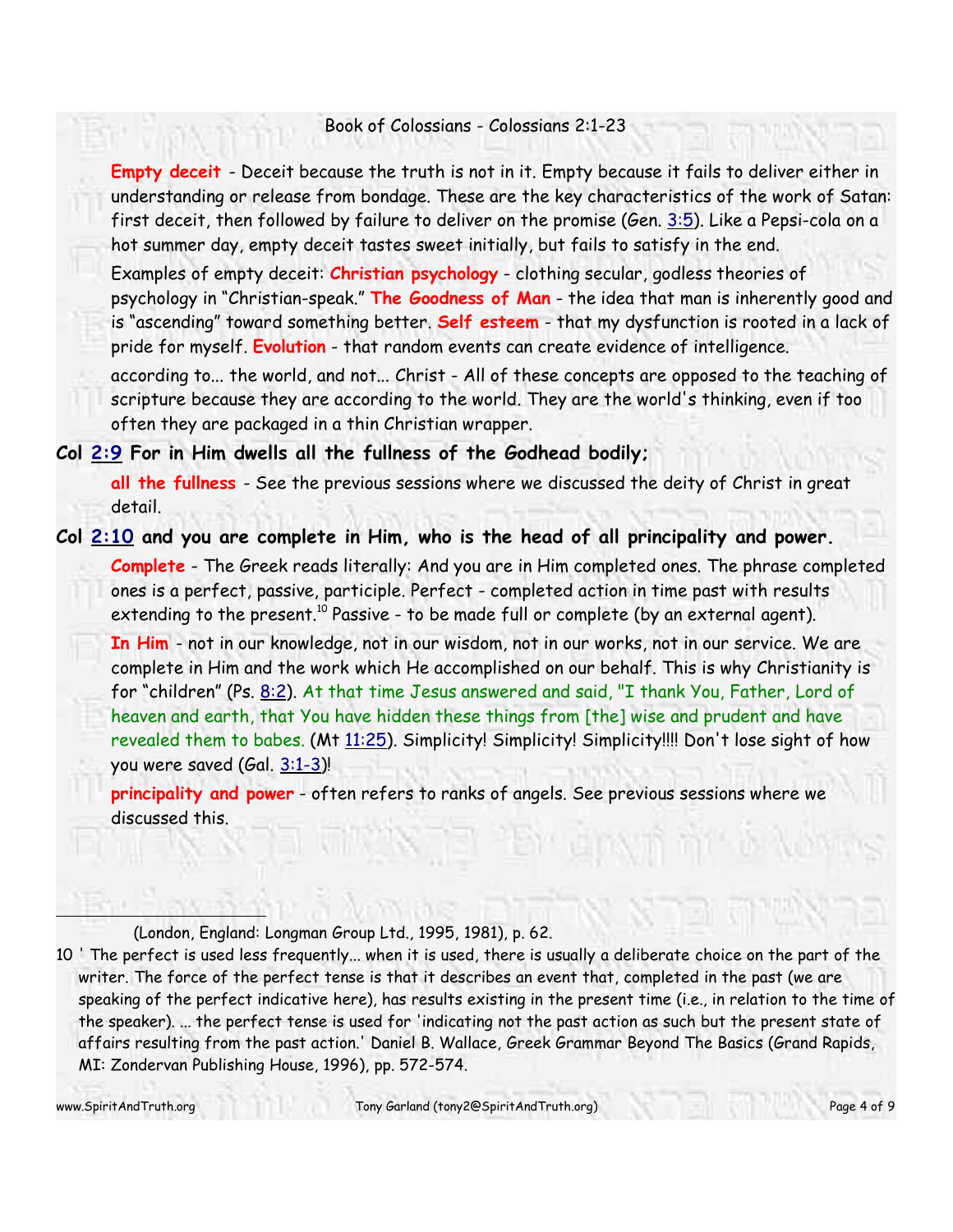## **Not Legalism but Christ (Colossians 2:11-17)**

**Col 2:11 In Him you were also circumcised with the circumcision made without hands, by putting off the body of the sins of the flesh, by the circumcision of Christ, circumcision without hands** - what circumcision is in view? Circumcision of the heart which cannot be made by human hands (De 10:16; De 30:6; Jer 4:4; Jer 9:26; Eze 36:26; Eze 44:7; Ac 7:51; Ro 2:25-29; Eph 2:11; Php 3:3; Col 2:11). **of Christ** - This genitive (tou Christou) indicates the agent performing the circumcision, Christ. **Human will vs. God's will** - the phrase without hands carries forward an idea found throughout scripture: that man's works defile the work of God by imposing his sinful will upon God's work (Ge 22:18; Ex 3:5; Ex 20:25; Nu 7:9; Nu 19:2; De 27:5; Jos 5:15; Jos 8:30-31; 1Sa 6:7; 1Sa 10:1; 1Sa 16:1; Da 2:34; Da 2:45; Da 8:25; Mr 11:2; Mr 14:58; Lu 19:30; 2Co 5:1; Col 2:11; Heb 9:11). This is one reason why man is instructed to remove his sandals when standing on Holy ground. Sandals are made by man, the soles of man's feet are made by God. **Col 2:12 buried with Him in baptism, in which you also were raised with [Him] through faith in the working of God, who raised Him from the dead. Baptism** - We are baptized by the Holy Spirit "into Christ Jesus" (Rom. 6:3) when placed into the body of Christ (1Cor. 12:13) by faith. Later, we undergo water baptism in response to the work of faith which has already taken place. Baptism should be by immersion and indicates an identification of the believer with the death, burial (immersion), and resurrection (arising from the water) of our Lord (Rom. 6:3-6). **Col 2:13 And you, being dead in your trespasses and the uncircumcision of your flesh, He has made alive together with Him, having forgiven you all trespasses, being dead... made alive** - In this passage Paul is emphasizing a transition from our previous way of living to a new and living way. We acknowledge being 'born again,' but often exhibit the stinkin' thinkin' of our previous way of life. It as if our spiritual body has been regenerated, but our mind and obedience lag behind. **Dead in position** - We were enemies of God and subject to His wrath. We had no peace with God. **Dead spiritually** - hence the need to be born again (Eze 37:9; Lu 15:24; Lu 15:32; Joh 3:3; Joh 3:7; Ga 6:15; 1Pe 1:3; 1Pe 1:23; 1Jo 2:29; 1Jo 3:9; 1Jo 5:1; 1Jo 5:18). "If you are born once, you will die twice; if you are born twice, you will die only once." 11 **He has made** - God is the author of our salvation (John 1:12-13; Php. 1:6; Heb. 13:20-21). **together with Him** - we are united with Christ, fully identified with Him (Joh 14:20; Ro 6:1-4; 11 Israel My Glory (Friends of Israel Gospel Ministry) <http://www.foi.org>, July/August 2001, p. 23.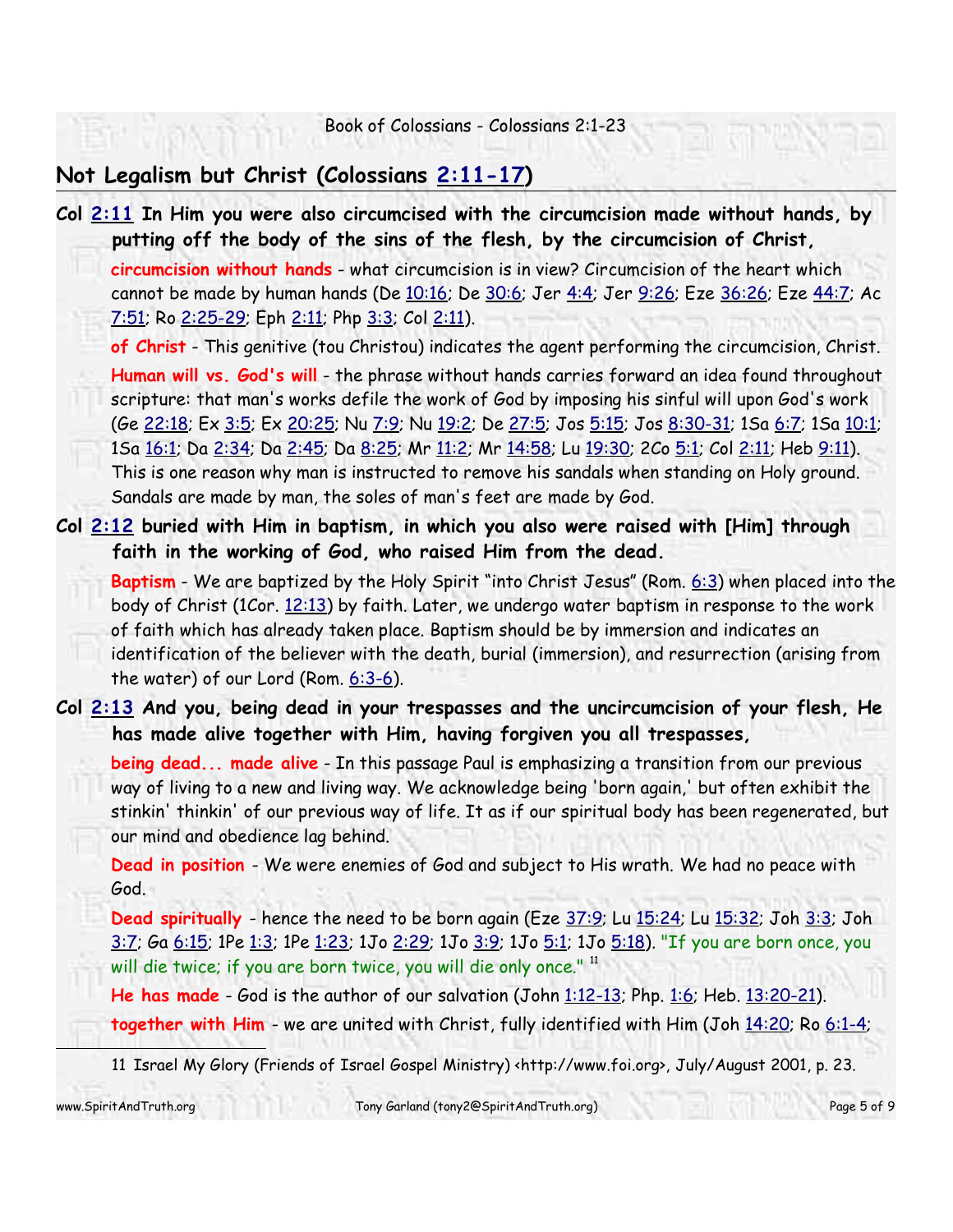#### 1Co 12:13; Ga 3:27; Eph 1:13; Eph 4:4).

**forgiven all trespasses** - When Christ died on the cross, everyone reading this had yet to be born. He died for all our sins. Since he died before we were born, there is no sin yet-future which Christ was unaware of when He bore our sin. Every sin we ever committed was yet future from the perspective of the cross.

**Col 2:14 having wiped out the handwriting of requirements that was against us, which was contrary to us. And He has taken it out of the way, having nailed it to the cross.**

**Handwriting of requirements** - the written law, primarily the Law of Moses

**against us... contrary to us** - Our inability to keep the Law meant that the law was a curse to us (Gal. 3:9-14).

**ten plus** - Most of us think of the Ten Commandments as the "law," but the rabbis have identified a total of 613 commands (mitzvot) from the Mosaic Law. If most of us can't even name the ten most prominent, how likely are we to have kept all 613? Even then, Jesus raised the bar to impossible levels by illustrating the true intent of the law which applies to motives and not just actions  $(Mtt. 5)$ .

**nailed to the cross** - This is the reason all other paths to God are a dead end because the requirements of the law are only wiped out by the cross. All paths which reject the cross necessarily result in judgment according to the law (Rev. 20:12).

**taken out of the way** - Never forget that the law has been taken away! No sooner will we agree than legalism will raise its ugly head (in just a few verses, Col. 1:26, 21). See the companion document Christians and the Law of Moses.

**Luther** - "A Christian is a perfectly free lord of all, subject to none. A Christian is a perfectly dutiful servant of all, subject to all." 12

**Col 2:15 Having disarmed principalities and powers, He made a public spectacle of them, triumphing over them in it.**

**Disarmed** - Satan and the powers of darkness have been disarmed by the work of Christ who reconciled us to the Father. Satan, diabolos (from dia meaning "through" or "against" and ballō meaning "to throw") accuses believers before God (Job 1:10; 2:4; Rev. 12:10). Our judge is now our advocate (Rom. 8:33-34) and we have His imputed righteousness.

**Col 2:16 So let no one judge you in food or in drink, or regarding a festival or a new moon or sabbaths,**

**Sabbaths** - many Christian ministers are guilty of judging the sheep in regard to the so-called

12 Martin Luther, "The Freedom of a Christian" in Martin Luther: Three Treatises (Philadelphia, PA: Fortress Press, 1957), p. 277. See 1Cor. 9:19; Rom. 13:8

www.SpiritAndTruth.org Tony Garland (tony2@SpiritAndTruth.org) Page 6 of 9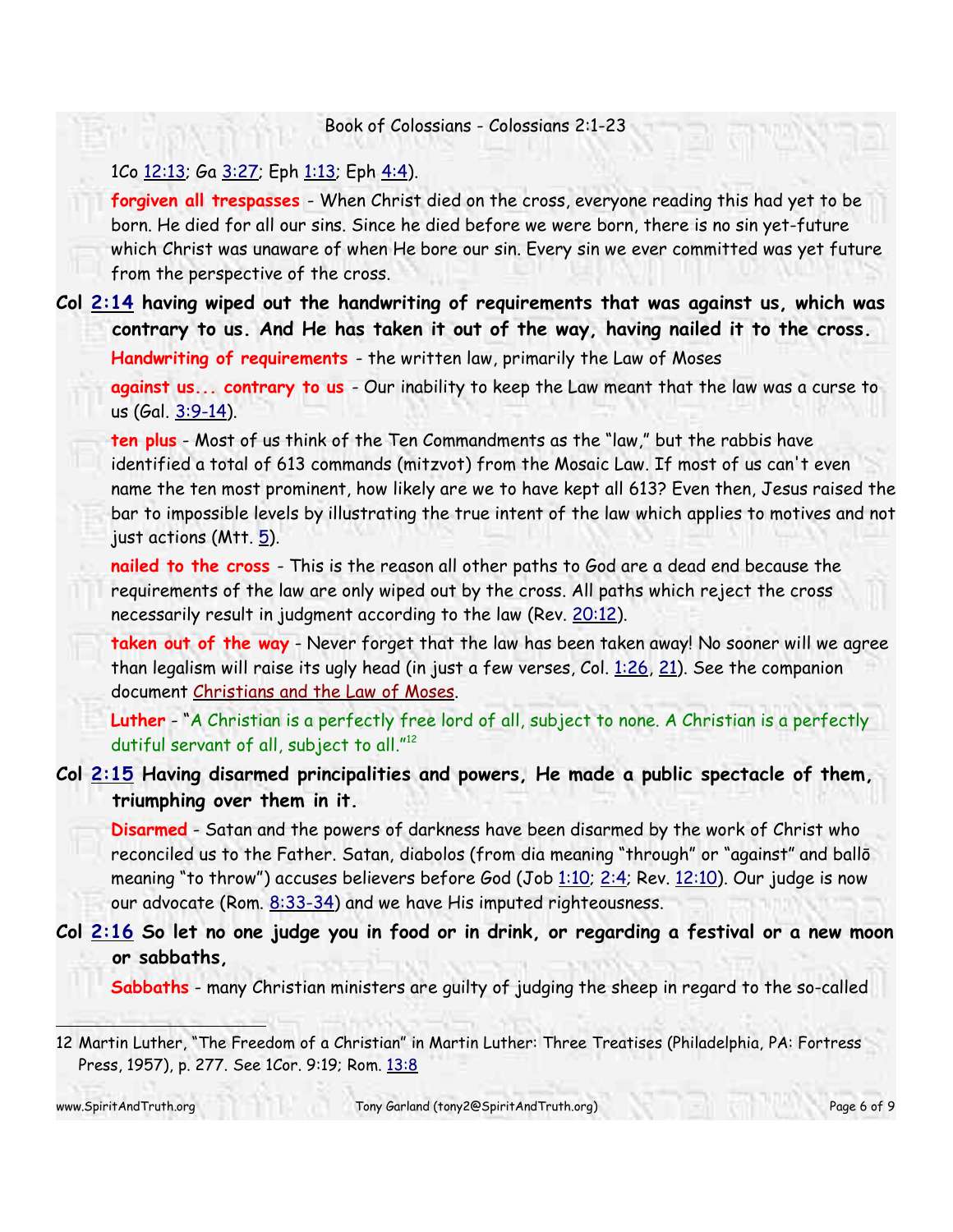"Christian Sabbath" (Sunday).<sup>13</sup> It is common for Christian teachers to focus on a particular hobby-horse commandment from the Law of Moses, bypass the clear teaching that believers are not under the Mosaic Law, and attempt to make one particular law or section of the Mosaic Law binding to believers today. Christians are to walk by the law of the Spirit, the law of Christ (Ro 8:2; 1Co 9:21; Ga 6:2; Jas 1:25; Jas 2:12) and thereby fulfill the law by love (Mt 7:12; Mt 22:39; Ro 13:10; Ga 5:14).

**Col 2:17 which are a shadow of things to come, but the substance is of Christ.**

**Shadow... substance** - the rules and regulations of the Old Testament were intended as a shadow of the greater reality in Heaven (Heb. 8:5; 9:8, 23; **10:1**).

**of Christ** - legalism and other distractions attempt to serve as substitutes to true righteousness which is only found in Christ. As believers, our focus is Christ, Christ, and Christ. He is our righteousness, we study His life, His will, His commands.

## **Not Religion but Christ (Colossians 2:18-23)**

**Col 2:18 Let no one cheat you of your reward, taking delight in [false] humility and worship of angels, intruding into those things which he has not seen, vainly puffed up by his fleshly mind,**

cheat you - A reference to the "empty deceit" Paul previously mentioned (Col. 2:8).

**[false] humility... vainly puffed up** - A form of humility which evidences pride. Also translated "self-abasement" (NASB). These reject the revelation of God in favor of their own vain imagination concerning things they have not seen.

**Fleshly mind** - thinking himself to be spiritual, he is actually controlled by the flesh (sarkos).

worship of angels - expressly prohibited by Scripture (Ex. 20:4-5 cited by Jesus in regard to worshiping Satan in Mtt. 4:10; Rev. 19:10; 22:8-9). Those who reject God will worship the creature rather than the creator (Rom.  $1:25$ ). This includes the worship of angels which are created beings. The modern fascination with angels is unbiblical. There is, however, one very special angel, the Angel of YHWH, who speaks in the first person for God and receives worship a key indicator of His divinity (Ge 16:7-14; Ge 22:15; Ge 31:11-13; Ge 32:28-30; Ho 12:4-5; Ex <u>3:2-5</u>; Ex <u>23:20-23</u>; Jg <u>6:11-24</u>; Jg <u>13:21-23</u>; Ho <u>12:4-5</u>; Ge <u>32:28</u>; Ge <u>32:30</u>; Ac <u>7:30-33)</u>.<sup>14</sup>

- 13 The Sabbath has always been and will always be Saturday. The appropriation of the term "Sabbath" to apply to Sunday is one sign of the confusion among Christians regarding the believer's relation to the Laws of Moses. Were all 613 nailed to the cross or not? If they were, why do pastors seek to place believers under bondage to the fourth commandment?
- 14 "Stephen's sermon refers at least three times to the Old Testament angel of the Lord, usually regarded as the preincarnate Christ (Ac  $7:30$ ,Ac  $7:35$ ,Ac  $7:38$ ). In Ac  $7:30-31$ , Stephen ascribes to the angel at the burning bush 'the voice of the Lord' (cf. Ac 7:35, Ac 7:37-38) and applies the Old Testament 'angel of the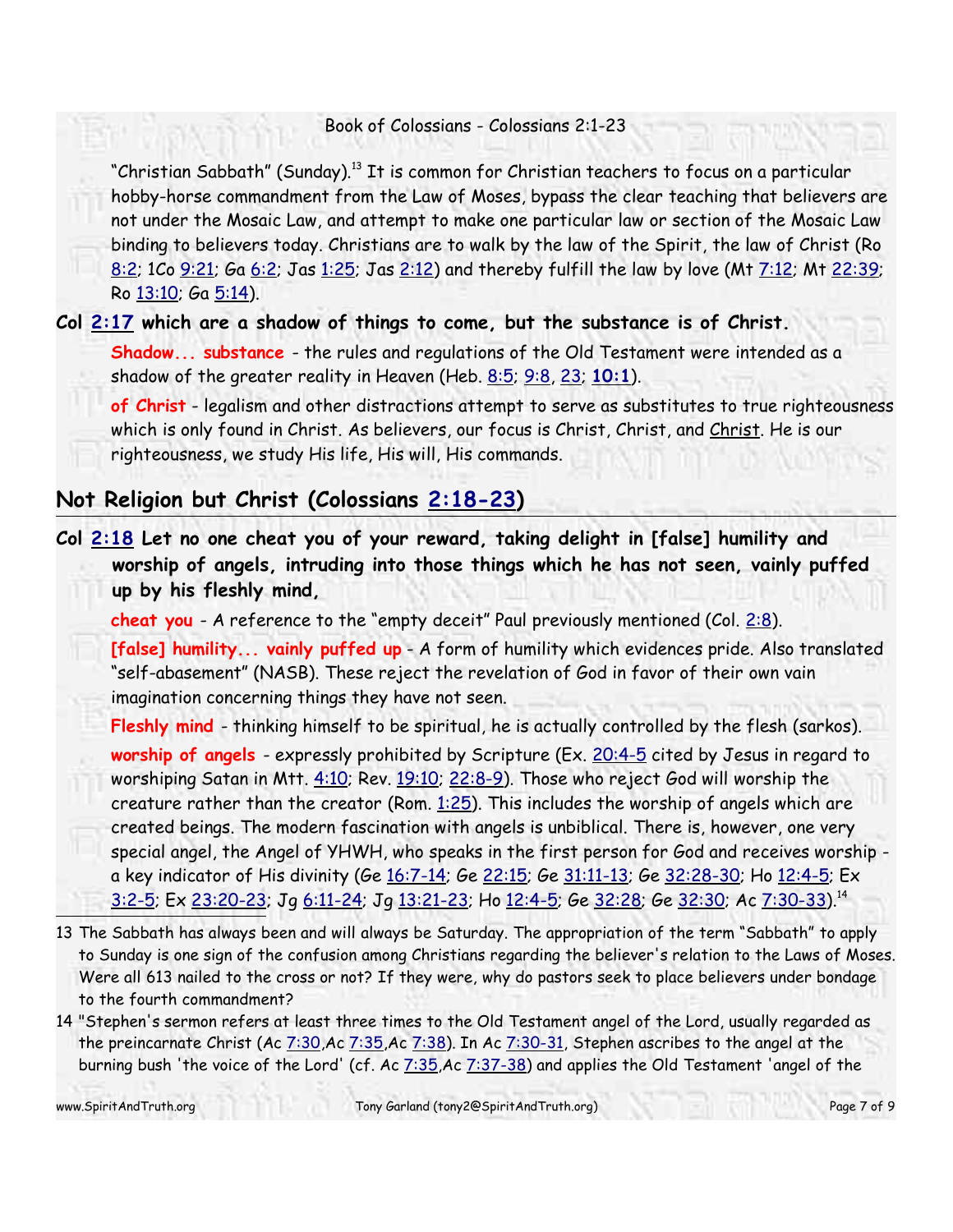**Col 2:19 and not holding fast to the Head, from whom all the body, nourished and knit together by joints and ligaments, grows with the increase [that is] from God. Holding fast** - kratwn, present, active, participle - while continuing to hold fast **nourished** - present, passive, participle - while being nourished. The nourishment and increase comes from God. If we disconnect from the head, we are cut off from the vine and we will not bear fruit (John 15:4).

**Col 2:20 Therefore, if you died with Christ from the basic principles of the world, why, as [though] living in the world, do you subject yourselves to regulations--**

**Col 2:21 "Do not touch, do not taste, do not handle,"**

**Col 2:22 which all concern things which perish with the using--according to the commandments and doctrines of men?**

**Died from the basic principles of the world** - We profess to know Christ and worship Him, but do we deny Him by our worldly thinking and deeds? If our thinking is driven by 'business ethics' or other standards of the world (surveying 'customers', counting numbers, secular psychology), is this not evidence that perhaps we have not yet died with Christ?

**Regulations** - this is the world's view of religion. Our flesh loves religion, based on regulations, where we can attain a measure of pride by our flawed perception that we are pleasing God by our actions.

**Perish with the using** - Paul is once again telling the Colossians to focus on eternal things. We get all caught up with the shadows and miss the substance which reflects the eternal value.

**Col 2:23 These things indeed have an appearance of wisdom in self-imposed religion, [false] humility, and neglect of the body, [but are] of no value against the indulgence of the flesh.**

**Appearance of wisdom** - this is the deceptive aspect of false belief. It appears as wisdom, but is actually a construction of man which has no real substance in the eyes of God.

**False humility** - The key dividing line between all these and the simplicity of reconciliation through the death of Christ is pride. The former allow for our pride, the latter does not

we mention Calvin, Hengstenberg, Keil, Ebrard, Lange, and Stier], this is no less a person than the Son of God Himself, the Word... who appeared later in Christ." Erich Sauer, The Dawn Of World Redemption (Grand Rapids, MI: Eerdman's Publishing Company, c1964, 1951), p. 103.